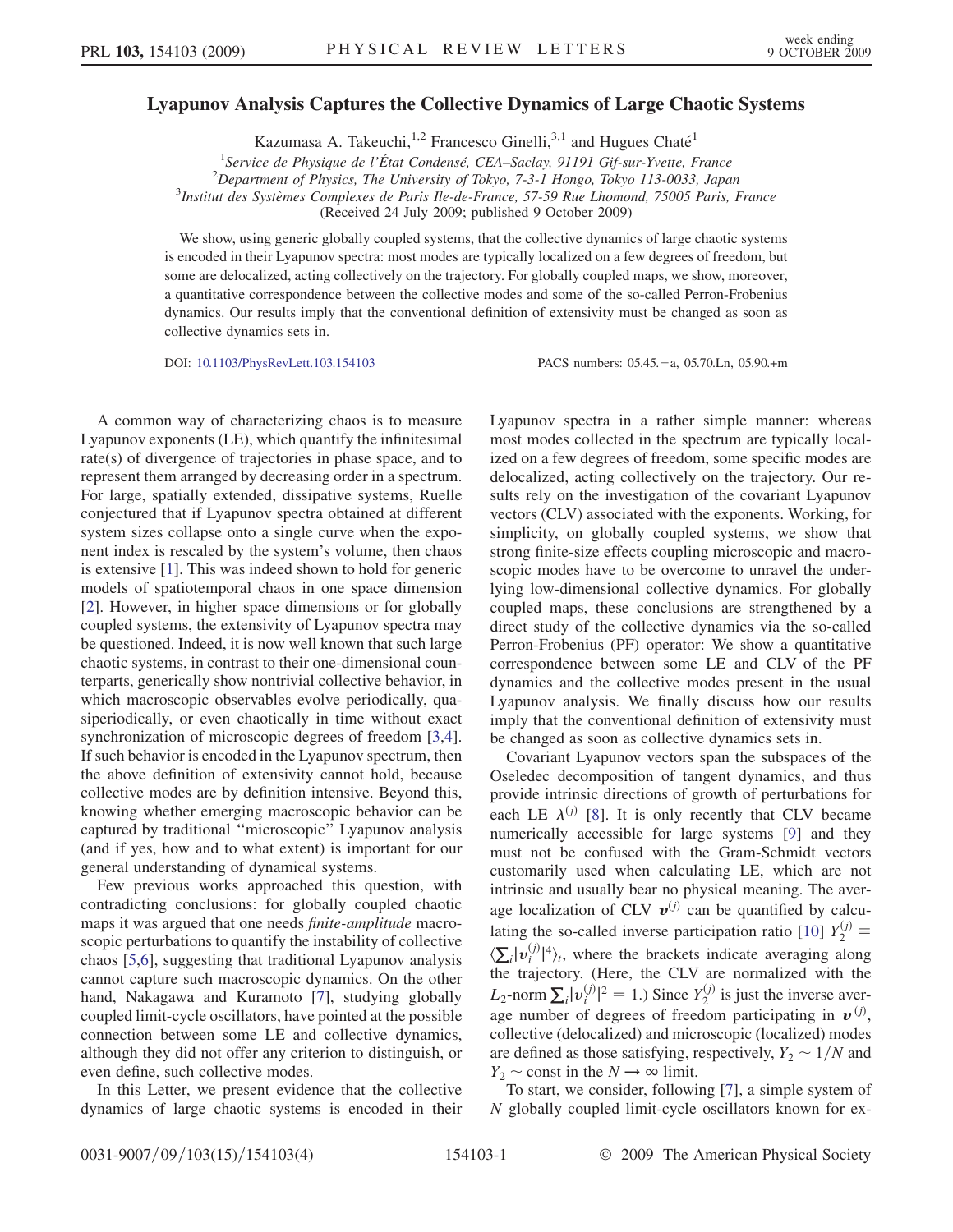<span id="page-1-5"></span>

<span id="page-1-0"></span>FIG. 1. Collective chaos in globally coupled limit-cycle oscil-lators [Eq. ([1](#page-1-4))] with  $c_1 = -2.0$ ,  $c_2 = 3.0$ ,  $K = 0.47$ ,  $N = 10^7$ . (a) Typical snapshots of the population in the complex plane; note the stretching and folding of the supporting line. (b) Typical distribution  $\rho(\theta = \text{arg}W)$  for a configuration where no fold is present (c) Time series  $|(W)|$ present. (c) Time series  $|\langle W \rangle|$ .

<span id="page-1-4"></span>hibiting nontrivial collective behavior:

$$
\dot{W}_i = W_i - (1 + ic_2)|W_i|^2 W_i + K(1 + ic_1)(\langle W \rangle - W_i),
$$
\n(1)

where  $W_i$  are complex variables and  $\langle W \rangle = \frac{1}{N} \sum_i W_i$ . Here we focus on a collective chaos regime where individual oscillators, while behaving erratically, arrange themselves, in the complex plane, on a curve undergoing stretching and folding along time  $[Fig. 1(a)]$  $[Fig. 1(a)]$ . The density of oscillators along this fractal-like curve is a complicated function with many peaks, reminiscent of the invariant measure of single chaotic maps [Fig. [1\(b\)\]](#page-1-0). In this regime, the evolution of collective variables such as  $\langle W \rangle$  takes the form of a weakly chaotic modulation of some quasiperiodic signal [Fig. [1\(c\)\]](#page-1-0). This type of dynamics is similar to some small systems, made of, e.g., a couple of nonlinear oscillators with incommensurate frequencies [[11](#page-3-10)].

We calculated LE and the associated CLV for different system sizes (Fig. [2\)](#page-1-1), using the algorithm described in [[9\]](#page-3-8). Lyapunov spectra, plotted as functions of the rescaled index  $h = (j - 0.5)/N$ , are composed of two main<br>branches near 0.05 or near -1.25 reflecting the basic dybranches near  $0.05$  or near  $-1.25$ , reflecting the basic dynamics of individual (uncoupled) oscillators [Fig. [2\(a\)\]](#page-1-2). Both branches show a systematic drift as increasing  $N$  and thus the Lyapunov spectra do not collapse entirely onto a single curve [inset of Fig. [2\(a\)\]](#page-1-2). Similarly, the averaged participation ratios  $Y_2$  of the CLV form two groups largely independent of N, corresponding hence to localized vectors, except the edges of the two groups [Fig. [2\(b\)\]](#page-1-2). Indeed, the parametric plots  $Y_2^{(j)}$  vs  $\lambda^{(j)}$  reveal that at both ends of the spectra, as well as near-zero exponents,  $Y_2$  decreases with N, suggesting the possible presence of delocalized modes [Fig.  $2(c)$ ].

<span id="page-1-1"></span>

<span id="page-1-2"></span>FIG. 2 (color online). Spectra of  $\lambda$  vs  $h$  (a),  $Y_2$  vs  $h$  (b), and  $Y_2$ vs  $\lambda$  (c) for the system depicted in Fig. [1](#page-1-5) for different sizes N. Insets: close-ups of the positive branch. (Arrows indicate increasing N.)

Focusing first on near-zero exponents reveals the existence of two numerically null exponents ( $\lambda \approx 10^{-5}$  at our numerical resolution) with  $Y_2 \sim 1/N$ , i.e., delocalized modes [solid symbols in Fig. [3\(a\)\]](#page-1-3). Nearby exponents "cross" the zero line smoothly as  $N$  is varied, and their  $Y_2$  are essentially independent of N, except when they come accidentally close to the two collective zeros in come accidentally close to the two collective zeros, in



<span id="page-1-3"></span>FIG. 3 (color online). Size dependence for the system depicted in Figs. [1](#page-1-5) and [2.](#page-1-1) (a)  $\lambda$  and  $Y_2$  vs N around  $\lambda = 0$ . The two modes with  $\lambda = 0$  are shown in filled symbols. (b) same as (a) for the first 3 modes. (c)  $Y_2$  vs N for the last four modes. (d) Distribution of instantaneous  $Y_2$  values for the first mode vs N. Inset: rescaling showing that eventually  $Y_2 \sim 1/N$ . [The dashed lines in (a),(c) correspond to the power law  $Y_2 \sim 1/N$ .]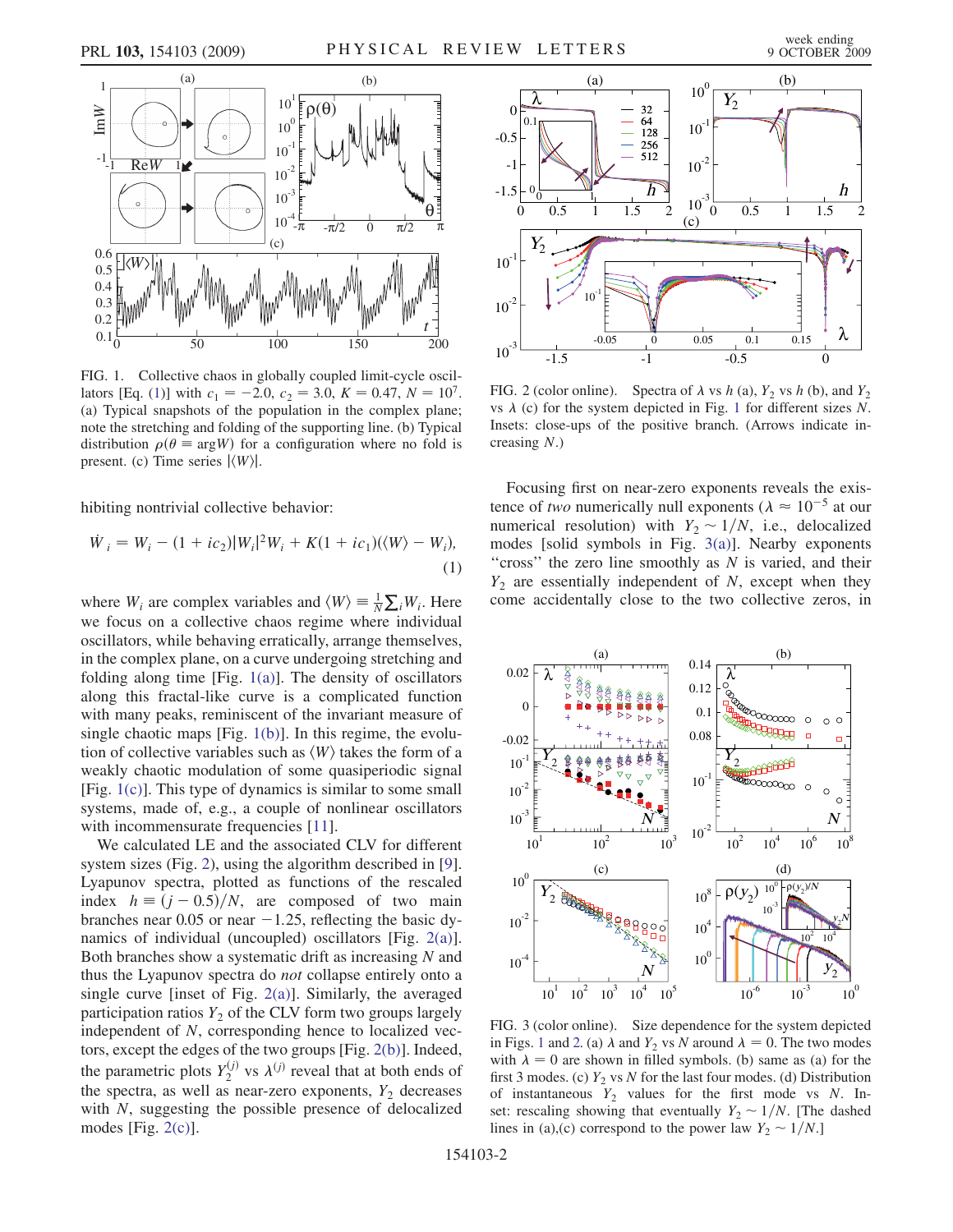which case the algorithm cannot resolve well this degeneracy. Among the most negative exponents, only the last two appear delocalized when large-enough system sizes are considered [Fig. [3\(c\)\]](#page-1-3) [[12](#page-3-11)]. Finally, one has to explore even larger system sizes to see that the first mode is actually delocalized: for  $N > 10^6$ ,  $Y_2$  starts decreasing faster [Fig. [3\(b\)\]](#page-1-3). The scaling of the left part of the distribution of instantaneous  $Y_2$  values indicates that asymptotically  $Y_2 \sim 1/N$  [Fig. [3\(d\)](#page-1-3)].

The participation ratio  $Y_2$  is only a global indicator which does not provide information about the actual structure of the CLV. We have investigated this structure in a careful study. While details will be published elsewhere [\[13\]](#page-3-12), we report here only the main findings. Microscopic, localized, modes, are each localized on two nearby oscillators. The vector of the chaotic collective mode typically moves some of the peaks in the oscillator density along the curve on which it is located in the complex plane. Different peaks are moved at different times, increasing thus the global disorder. On the other hand, the vectors of the two delocalized negative modes tend to adjust the width of these peaks, increasing synchronization. As for the two collective zero modes, their vectors are difficult to identify due to the degeneracy of the exponents, but they can be assigned to a global change of phase and to a translation along their trajectory of all oscillators, two ''natural'' neutral modes.

To sum up the set of collective LE correspond to what one would expect from the observed global dynamics in Fig. [1\(c\)](#page-1-0), and the action of the associated CLV also corroborates this view. Although strong finite-size effects couple macroscopic (delocalized) and microscopic (localized) modes, it is likely that, for the case studied above, no other collective mode exists, although we cannot exclude the emergence of other ones (in particular very weakly chaotic) at still larger sizes than those probed here. Thus, conventional Lyapunov analysis, supplemented with the calculation of covariant vectors, is able to capture the collective behavior of a large chaotic system. To investigate the generality of this finding, we now turn to systems of globally coupled maps of one real variable.

In globally coupled systems of identical units, one can look ''directly'' at the infinite-size limit by studying the evolution of the instantaneous distribution function of the values taken by the units, which is governed by the Perron-Frobenius operator. Although this is a difficult analytical task, a numerical approach, e.g., by using finer and finer binnings of the support of the evolving distribution, is in principle possible. In the case described above, this is made difficult by the fact that this support is the complex plane fractal-like curve described in Fig. [1\(a\).](#page-1-0) For globally coupled maps of a real variable, however, the support is typically a bounded interval of the real axis, so that a numerical integration is accessible. As a matter of fact, previous work on globally coupled noisy logistic maps [\[14](#page-3-13)[,15\]](#page-3-14) has provided partial evidence that the LE of the PF dynamics are related to the collective dynamics, but no <span id="page-2-1"></span>direct link was ever shown. We thus consider the same system:

$$
x_i^{t+1} = (1 - K)f(x_i^t) + K\langle f(x) \rangle + \xi_i^t,
$$
 (2)

where  $f(x) \equiv 1 - ax^2$  is the logistic map (here we use  $a = 1.57$  in the one-band chaos regime) and  $\mathcal{E}^t$  is a delta-1.57, in the one-band chaos regime) and  $\xi_i^t$  is a delta-<br>correlated noise. For an infinite system, the evolution of correlated noise. For an infinite system, the evolution of  $\rho^{t}(x)$ , the instantaneous distribution of x values, is governed by the following nonlinear PF equation

<span id="page-2-0"></span>
$$
\rho^{t+1}(x) = \int \rho_N(F^t(y) - x)\rho^t(y)dy
$$
  
with 
$$
F^t(y) = (1 - K)f(y) + K \int f(z)\rho^t(z)dz,
$$
 (3)

where  $\rho_N(\xi)$  is the noise distribution function. To evolve properly both Eq. ([3\)](#page-2-0) and its tangent space dynamics requires to keep the support of  $\rho^{t}(x)$  within  $[-1, 1]$ , the invariant interval of the logistic map, and to have wellinvariant interval of the logistic map, and to have welldefined derivatives of  $\rho_N(\xi)$ , a fact overlooked by [\[14,](#page-3-13)[15\]](#page-3-14). We therefore use the bounded and differentiable Kumaraswamy noise distribution  $\rho_N(\xi) = 15\xi^{1/2}(1 - \xi/3)^4$  with  $\xi' \equiv (\xi/\sigma + 1)/2 \in [0, 1]$  so that  $\xi \in$  $\xi^{(3)}$ <sup>4</sup> with  $\xi^{(3)} \equiv (\xi/\sigma + 1)/2 \in [0, 1]$ , so that  $\xi \in [-\sigma, \sigma]$  We focus on the collective chaos regime observed  $[-\sigma, \sigma]$ . We focus on the collective chaos regime observed for  $K = 0.28$  and a noise level  $\sigma = 0.1$ , in which local dynamical variables tend to synchronize but are weakly scattered by microscopic chaos and noise [[15](#page-3-14),[16](#page-3-15)].

We first describe the outcome of the conventional Lyapunov analysis. The  $(\lambda, Y_2)$  spectrum of small-size



<span id="page-2-2"></span>FIG. 4 (color online). Lyapunov analysis for globally coupled noisy logistic maps [Eq. [\(2\)](#page-2-1)] with  $a = 1.57$ ,  $K = 0.28$ ,  $\sigma = 0.1$ , and the corresponding PF equation [Eq. [\(3\)](#page-2-0)]. (a)  $(Y_2, \lambda)$  spectra for different N. The vertical lines indicate the location of the first two LE of the PF dynamics. (b) First three LE vs system size N (symbols) and for first PF LE (dashed line). (c)  $Y_2$  vs N for the first three modes [same symbols as in (b), the dashed line indicates the power law  $Y_2 \sim 1/N$ . (d) Typical snapshot for the distribution  $\rho(x)$  (top) and for the first CLV  $\delta \rho(x)$  (bottom). Solid lines and circles are the results from PF and maps of size  $N = 10<sup>7</sup>$ , respectively.